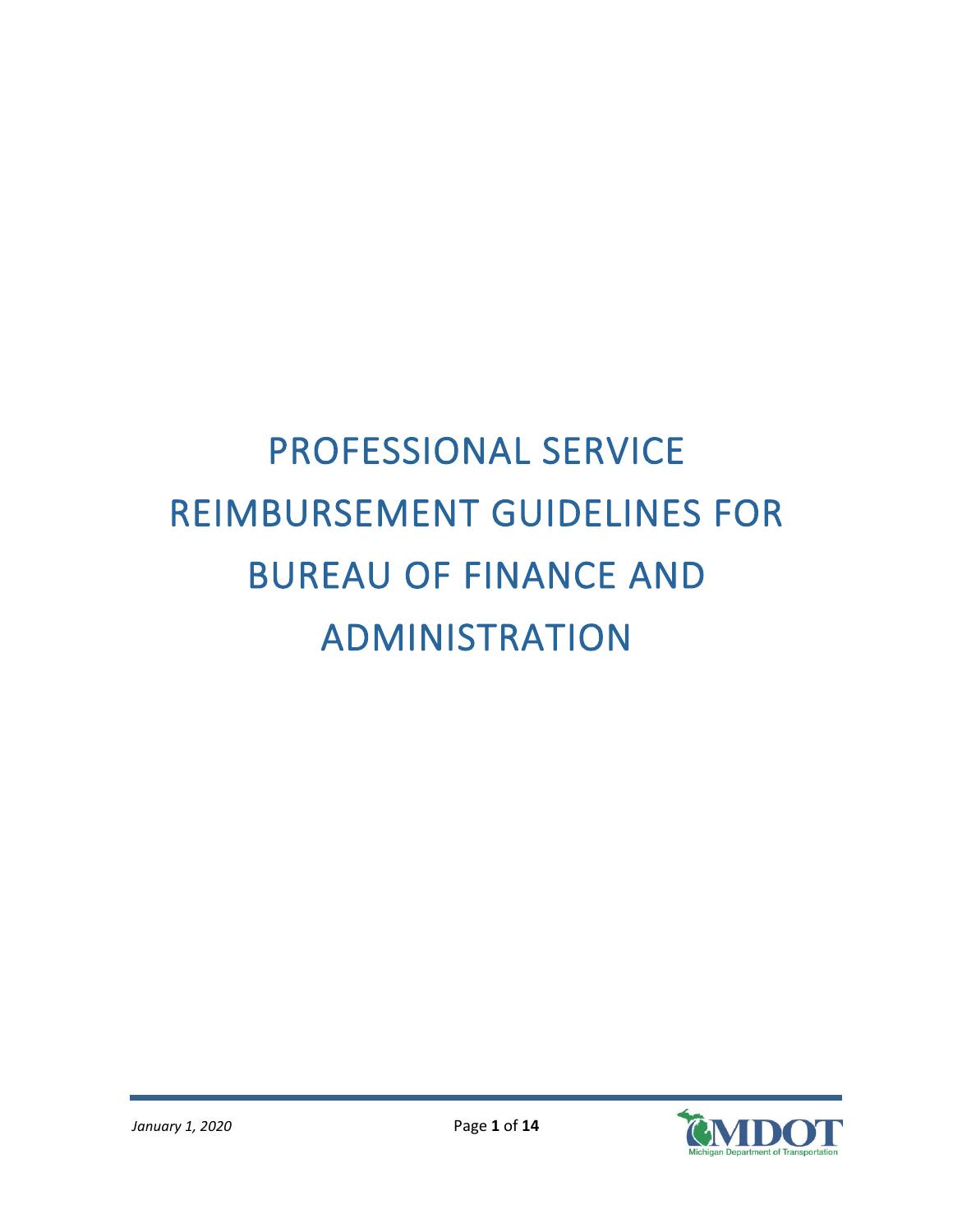# **PROFESSIONAL SERVICE REIMBURSEMENT GUIDELINES FOR BUREAU OF FINANCE AND ADMINISTRATION**

| <b>Table of Contents</b>                                                       |  |
|--------------------------------------------------------------------------------|--|
|                                                                                |  |
|                                                                                |  |
|                                                                                |  |
|                                                                                |  |
|                                                                                |  |
|                                                                                |  |
|                                                                                |  |
|                                                                                |  |
| E. Prime Consultant Statement of DBE Sub-Consultant Payments (MDOT Form 0165)6 |  |
|                                                                                |  |
|                                                                                |  |
|                                                                                |  |
|                                                                                |  |
|                                                                                |  |
|                                                                                |  |
|                                                                                |  |
|                                                                                |  |
|                                                                                |  |
|                                                                                |  |
|                                                                                |  |
|                                                                                |  |
|                                                                                |  |
|                                                                                |  |
|                                                                                |  |
| INSTRUCTIONS FOR COMPLETING THE PAYMENT VOUCHER SUMMARY FORM 11                |  |
|                                                                                |  |

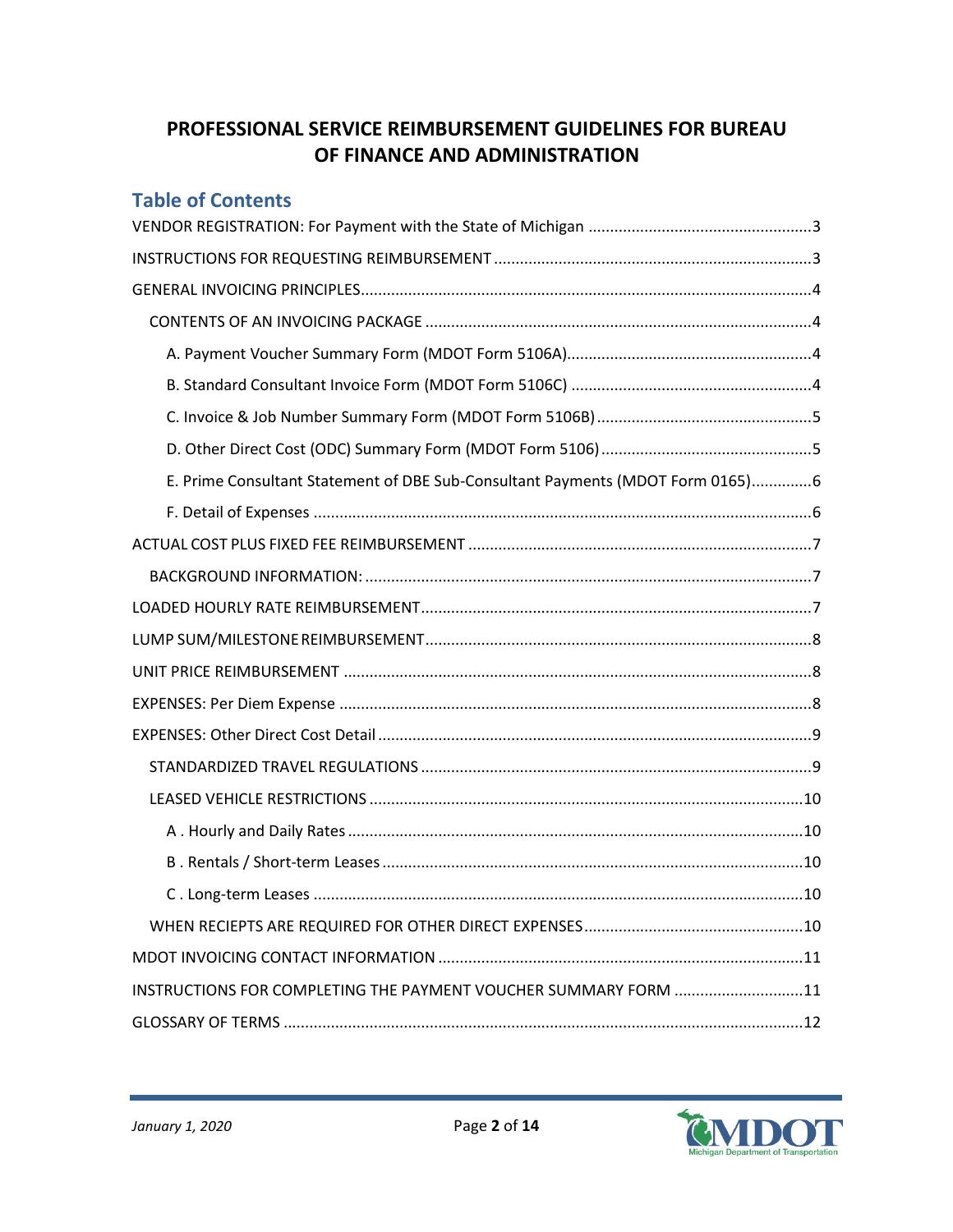# <span id="page-2-0"></span>VENDOR REGISTRATION: For Payment with the State of Michigan

Public Act 533 of 2004 requires all payments to vendors doing business with the state of Michigan be processed by Electronic Funds Transfer (EFT).

The State of Michigan relies on the Statewide Integrated Governmental Management Application (SIGMA) system for all financial transactions. The Vendor Self Service (VSS) module of the SIGMA application allows the vendor or payee the ability to manage account information. It is the vendor's responsibility to ensure the account is activated and account information is up to date, including contact information and bank (EFT) account numbers.

To activate a new account or update an existing account, please visit [Michigan.gov/SIGMAVSS.](https://www.michigan.gov/sigmavss) For assistance with VSS, please contact the SIGMA End User Help Desk at 1-800-856-6246.

## <span id="page-2-1"></span>INSTRUCTIONS FOR REQUESTING REIMBURSEMENT

Requesting reimbursement from MDOT requires the submittal of several forms, summarization of expenses, copies of receipts, etc. The combination of these materials will be referred to as the "invoice package" throughout these instructions. All invoice forms are available on the [MDOT Vendor/Consultant Services](http://www.michigan.gov/mdot/0,4616,7-151-9625_21540---,00.html) website and are in Microsoft Excel format. For instructions on how to complete the Excel invoice forms, please see the "Training Documents" portion of the [MDOT Vendor/Consultant Services](http://www.michigan.gov/mdot/0,4616,7-151-9625_21540---,00.html) website and the "Instructions" page within the Excel invoice. When complete, the invoice package must be submitted via ProjectWise. See [ProjectWise](http://www.michigan.gov/documents/mdot/ProjectWise_-_Consultant_Instructions_504200_7.pdf) – Consultant [Instructions](http://www.michigan.gov/documents/mdot/ProjectWise_-_Consultant_Instructions_504200_7.pdf) for additional information regarding invoice submittal instructions.

Several payment methods may be utilized depending upon specific project needs and details. The four main payment methods utilized on MDOT contracts are:

- Actual Cost Plus Fixed Fee
- Loaded Hourly Rate
- Lump Sum / Milestone
- Unit Price

A description of these payment methods with specific information regarding invoicing information required is provided later in this document.

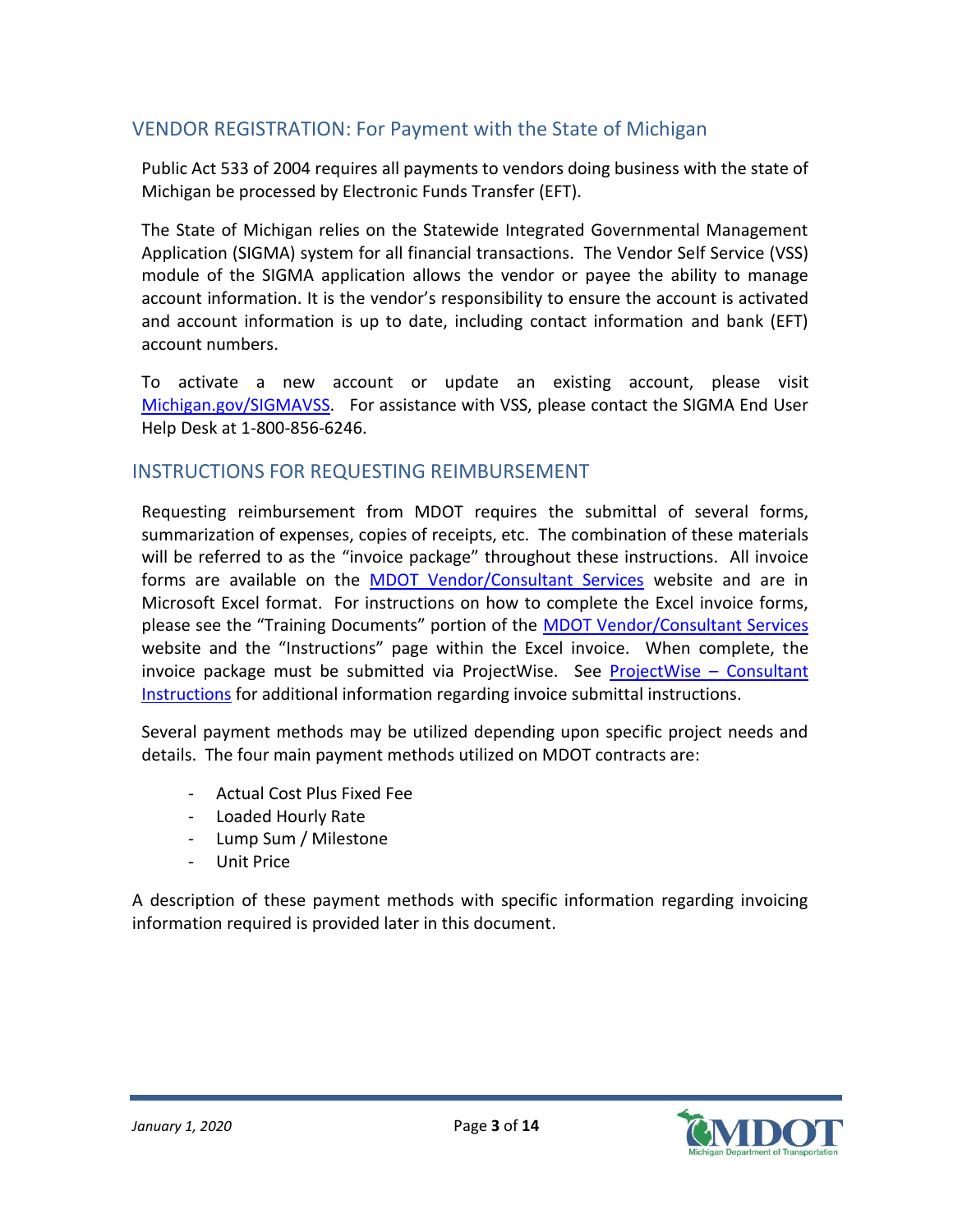# <span id="page-3-0"></span>GENERAL INVOICING PRINCIPLES

Invoices are to be submitted to MDOT on a monthly basis. Each contract must be invoiced separately. Do not combine two or more contract services onto one invoice. The best way to identify a service is by the contract number that initiated the service. Each service will have its own unique contract. A large service may have numerous job numbers which are identification numbers for the funding source. The payment method (i.e. actual cost plus fixed fee, loaded hourly rate, etc.) should be detailed in the "Firm Role – Pay Method" portion of the Standard Consultant Invoice Form.

## <span id="page-3-1"></span>**CONTENTS OF AN INVOICING PACKAGE**:

An invoicing package should contain one of each of the following items in the order that they are listed below:

- **A. Payment Voucher Summary Form (MDOT Form 5106A)**
- **B. Standard Consultant Invoice Form (MDOT Form 5106C)**
- **C. Invoice & Job Number Summary Form (MDOT Form 5106B)**
- **D. Other Direct Cost (ODC) Summary Form (MDOT Form 5106)**

**E. Prime Consultant Statement of DBE Sub-Consultant Payments (MDOT Form 0165)**

**F. Detail of Expenses**

## **G. Copies of Receipts (in excess of \$2,500.00)**

Items A thru E are MDOT forms to be completed by the Consultant. Further description of each of these items follows:

## <span id="page-3-2"></span>A. Payment Voucher Summary Form (MDOT Form 5106A)

This form serves three purposes: (1) it summarizes information that is detailed on the other documents, (2) it is used to record MDOT approvals, and (3) it is used to initiate payment.

## <span id="page-3-3"></span>B. Standard Consultant Invoice Form (MDOT Form 5106C)

This form contains information specific to each individual consultant invoice. This information includes: the billing period number, the billing period, the contract completion %, the contract % billed to date, the detailed invoice information, the contract, and invoice summary information for the entire contract. The following detail should be provided on this form:

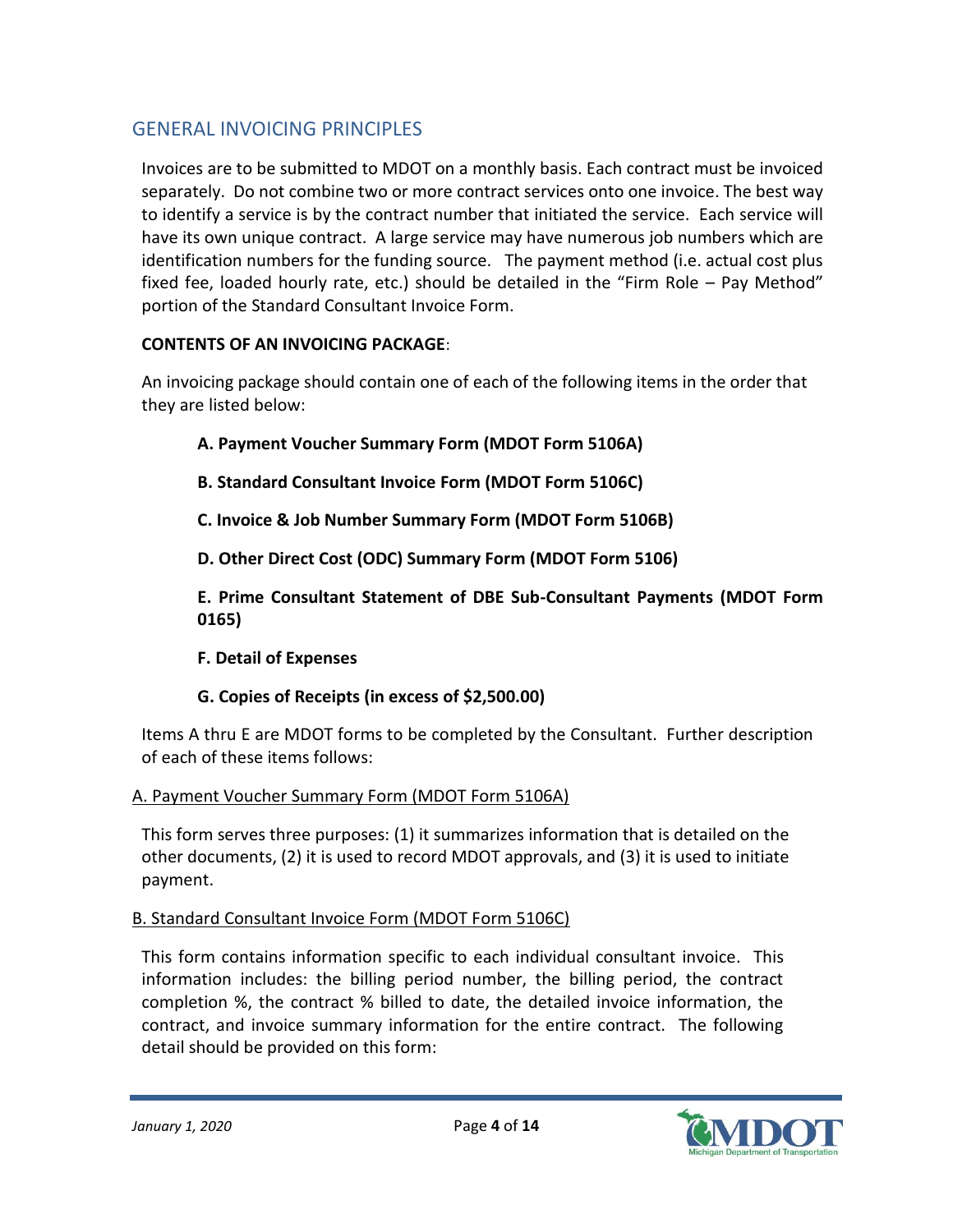#### HOURS:

List the total number of hours being invoiced during the billing period.

#### OVERHEAD:

List the audited overhead rate that is in effect for the billing period. Multiply this rate by the direct labor.

## FACILITIES COST OF CAPITAL:

List the audited facilities cost of capital rate, if applicable, that is in effect for the billing period. Multiply this rate by the direct labor.

#### FIXED FEE:

This calculation is computed by using the total fixed fee authorized multiplied by the percent complete billed, less any previously billed fixed fee.

## OTHER DIRECT COSTS:

Other Direct Costs are costs independent of labor, overhead, facilities cost of capital, and fixed fee. These costs may include, but not be limited to: mileage, printing, meals, vehicle rental, lodging, etc. and cannot be already included in the overhead rate. These costs do not include any subconsultant costs. Please see the [EXPENSES: Other Direct Cost Detail](#page-8-0) section later in this document for a discussion of Other Direct Cost Detail requirements.

## TOTAL:

Provide the sum of all of these items. In the event there are sub-consultants on the service, provide a sum for each individual firm and a sum of all the firms (prime consultant plus sub-consultants).

## SUB-CONSULTANTS:

In the event there are sub-consultants on the service, provide the invoice information of each sub-consultant under the "Invoice Summary Per Consultant" portion of the form. **Note:** Subconsultant costs without an MDOT approved subcontract may be deemed ineligible.

## <span id="page-4-0"></span>C. Invoice & Job Number Summary Form (MDOT Form 5106B)

This form is needed for all invoices that have either multiple job numbers and/or subconsultant costs. The Invoice & Job Number Summary Form (IJNS) contains some additional breakdown of costs (cost of labor, overhead, direct expenses) not shown on the Payment Voucher Summary Form.

## <span id="page-4-1"></span>D. Other Direct Cost (ODC) Summary Form (MDOT Form 5106)

The submittal of this form is required with every invoice for billing periods with direct costs attributable to a project that are not included in the consultants overhead or F.C.C.M. rates. These costs may include mileage, airfare, reproduction expenses, etc. The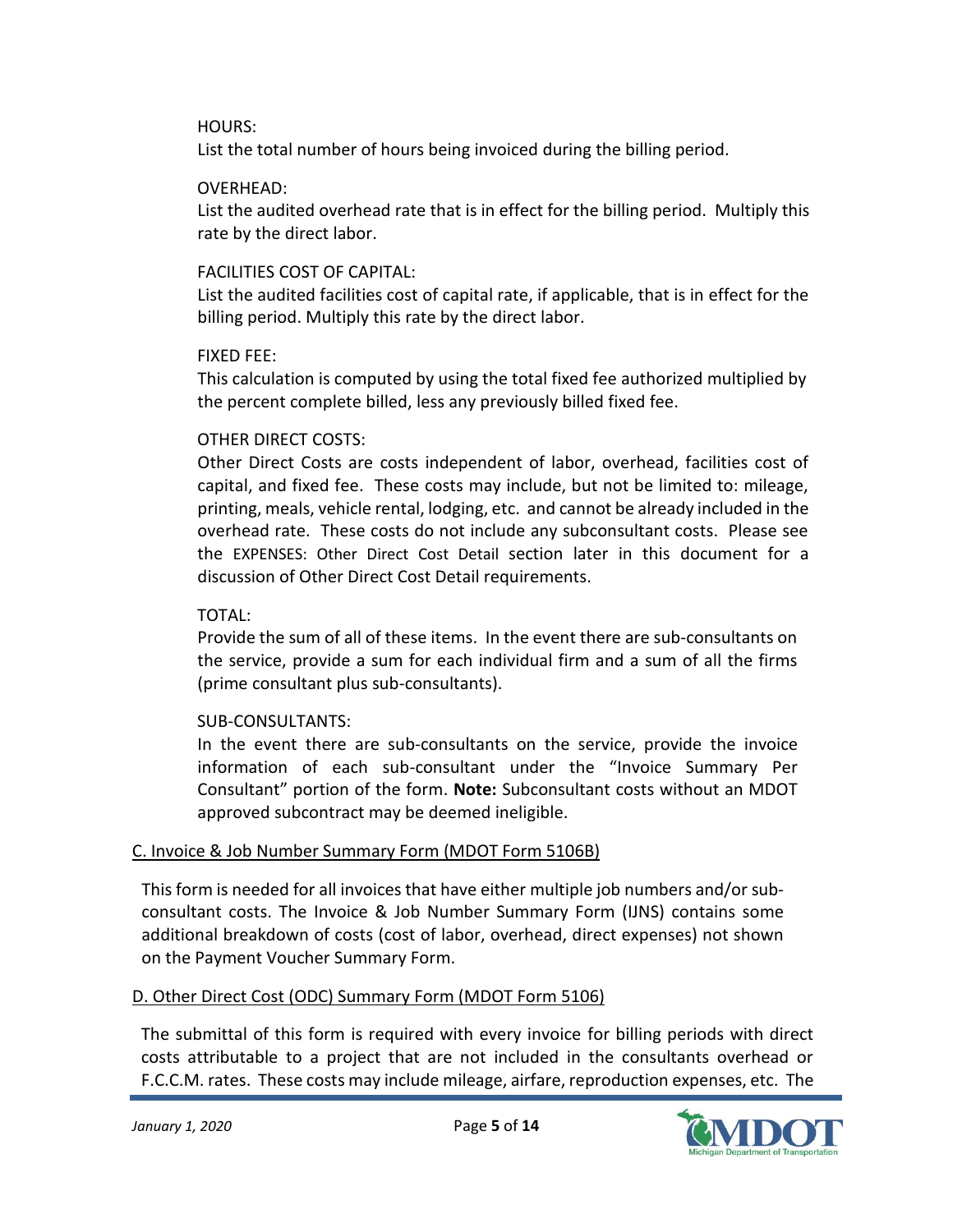form is used to categorize direct costs. Each direct cost category is termed a line item. Any single line item with costs exceeding \$2,500 requires receipts for all expenses for that line item with the exception of mileage and per diem expenses. For example, if \$2,600.00 worth of meals were expended within a single billing period, receipts for each meal for which reimbursement is sought would need to be provided with the invoice.

#### DIRECT EXPENSE RECIEPTS:

Provide scanned copies of original receipts detailing the direct expenses incurred during the billing period. All receipts must detail the date the expense was incurred and what the expense was for. Please see the [Department of Technology, Management & Budget, Vehicle and Travel](https://stateofmichigan.sharepoint.com/teams/insidemdot/work/Documents/Forms/AllItems.aspx?id=/teams/insidemdot/work/Documents/DTMB Travel Rates.pdf&parent=/teams/insidemdot/work/Documents)  [Services Schedule of Travel Rates for Classified and Unclassified Employees](http://www.michigan.gov/dtmb/0,1607,7-150-9141_13132---,00.html) for applicable travel regulations.

See the [EXPENSES: Per Diem Expense](#page-7-2) and [EXPENSES: Other Direct Cost Detail](#page-8-0) sections in this document for discussions of per diem expense and Other Direct Cost Detail requirements.

#### <span id="page-5-0"></span>E. Prime Consultant Statement of DBE Sub-Consultant Payments (MDOT Form 0165)

The submittal of this form is required with *every* invoice submitted for those contracts in which a DBE(s) is designated. The form must be submitted regardless of whether or not the DBE(s) performed services for the billing period invoiced.

#### <span id="page-5-1"></span>F. Detail of Expenses

This portion of the invoicing package should include the information described below. Examples of the following items and calculations are shown in the [Invoice Sample](https://www.michigan.gov/documents/mdot/Invoice_Sample_539893_7.pdf) located on the [MDOT website.](http://www.michigan.gov/mdot/0,4616,7-151-9625_21540---,00.html)

#### DIRECT LABOR:

List names of the employees who worked on the service, the hours they each worked, their rate of pay, subtotal of direct labor cost per person, as well as the total cost and total hours worked of direct labor for the billing period. *See the [Invoice Sample](https://www.michigan.gov/documents/mdot/Invoice_Sample_539893_7.pdf) provided on the [MDOT website](http://www.michigan.gov/mdot/0,4616,7-151-9625_21540---,00.html) for a sample direct labor billing calculation.*

**NOTE**: This portion of the billing package must detail when these hours were worked. This information may be summed by day, week, two week period, or half month. **Totaling these hours for an entire month is not acceptable. Daily timesheet information is required for the first and last contract billing to verify costs were incurred after the effective date and prior to the expiration dates.**

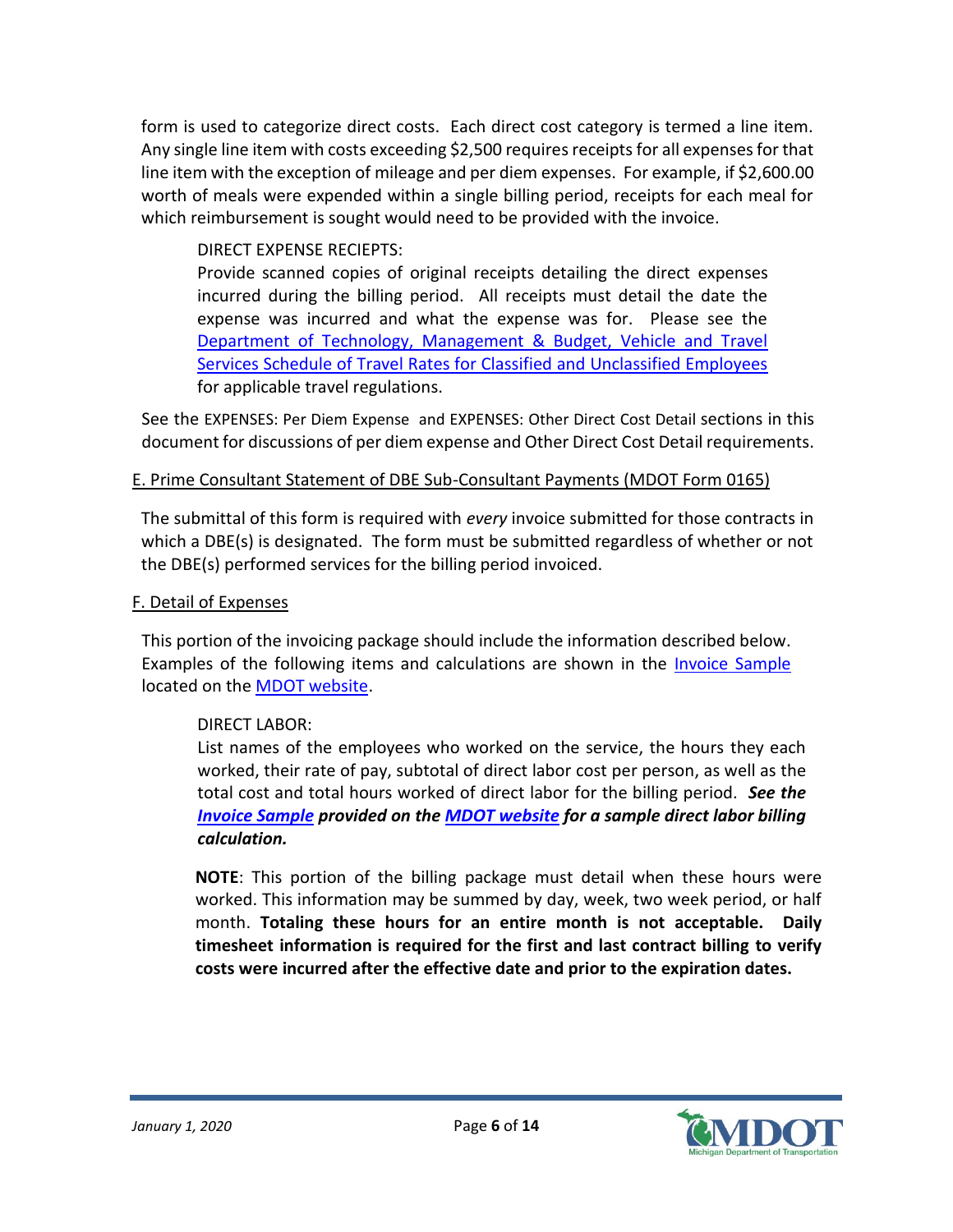# <span id="page-6-0"></span>ACTUAL COST PLUS FIXED FEE REIMBURSEMENT

#### <span id="page-6-1"></span>**BACKGROUND INFORMATION:**

The full name for this method of reimbursement is "Actual Cost Plus Fixed Fee Not To Exceed". There are three key parts to this name which define the method of invoicing and payment.

**Actual Cost:** Reimbursement is made for costs that have been incurred by the consultant while carrying out the services required for the project. An audit may verify that these costs were actually incurred, documented, and that they were properly charged to the service.

**Fixed Fee:** In addition to the reimbursement of actual costs, the consultant is paid a fee for profit. The amount of fee to be paid is based on the percentage of completion of the service, not on expenses.

**Not to Exceed:** Every consultant contract originating from MDOT will have a maximum dollar limit.

The following discussion relates to services for which the costs will be reimbursed on the actual cost plus fixed fee basis.

## <span id="page-6-2"></span>LOADED HOURLY RATE REIMBURSEMENT

This method of invoicing and payment utilizes a loaded hourly rate as a basis of compensation. The loaded hourly rate payment method is based upon loaded hourly rates per individual staff member working on a project. The individual staff's hourly rates are derived based upon the actual staff hourly rate plus employee benefits, overhead expenses, and profit. No overhead, facilities cost of capital, profit, or fixed fee applies beyond the loaded hourly rate. During compensation negotiations, staff loaded hourly rates, staff hours, and direct expenses beyond the loaded hourly rates will be negotiated. Payment for services will be based upon the actual number of hours worked per staff member up to the negotiated maximum contract amount. If negotiated hours/expenses are not utilized throughout the course of the contract, those hours/expenses will not be reimbursed.

As with the actual cost payment method, MDOT requires the submittal of direct labor and other direct expenses when invoicing loaded hourly rate projects. The hours and expense information on direct labor must be maintained by the consultant to the same level of detail as services that are reimbursed on an actual cost basis. With each billing, provide this information for the current billing period. The consultant does not need to provide information on overhead, facilities cost of capital, or fixed fee when invoicing on a loaded hourly rate project. The loaded hourly rate payment method should be detailed in the "Firm Role – Pay Method" portion of the Standard Consultant Invoice Form.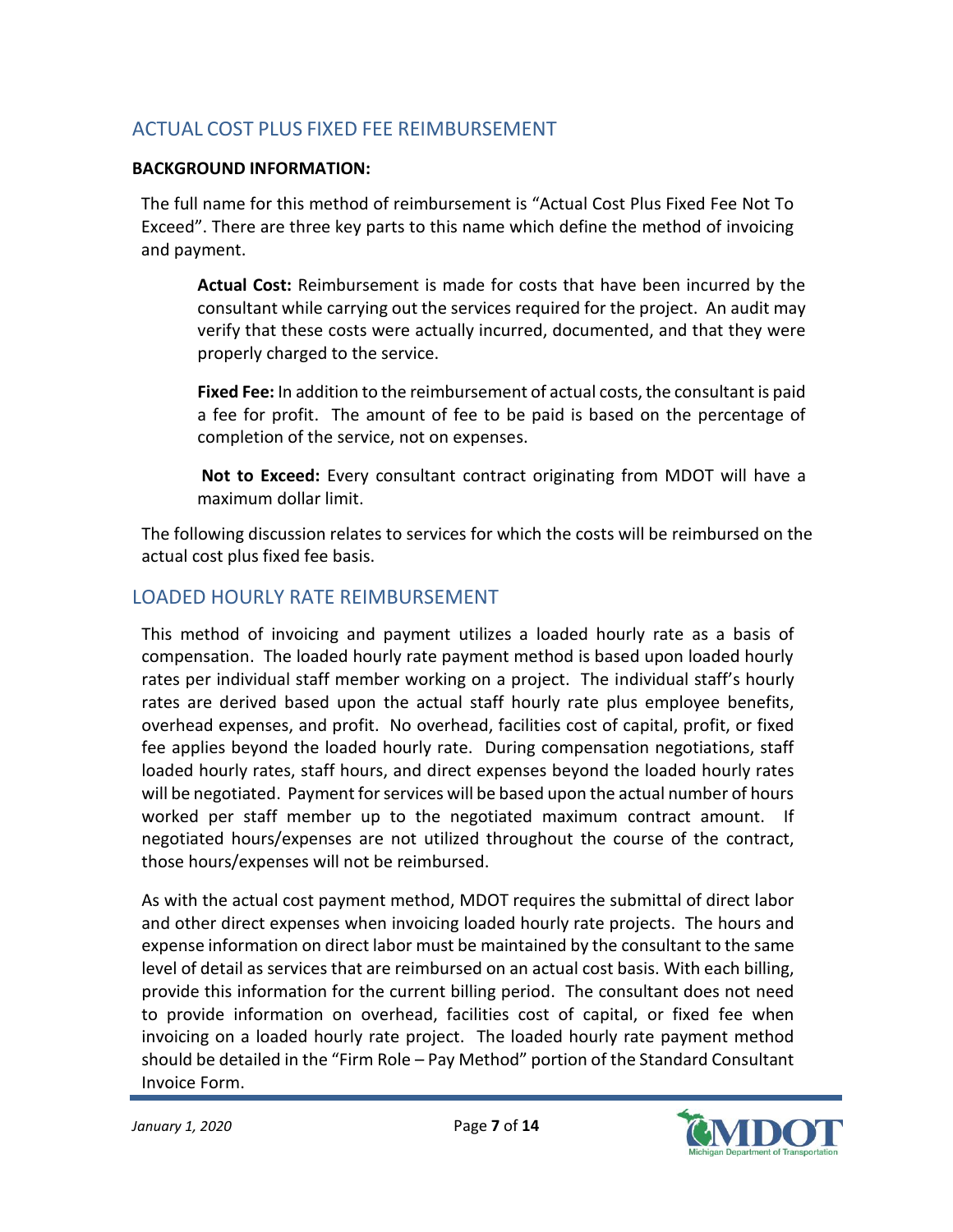## <span id="page-7-0"></span>LUMP SUM/MILESTONE REIMBURSEMENT

Some services will be reimbursed on a Lump Sum/Milestone basis. This method of reimbursement is a modification of the traditional lump sum payment. The reimbursement is lump sum in that payment is a defined amount and it is paid upon completion of an agreed upon amount of work. The word milestone is added because the payment is usually divided into a series of payments, each paid upon the completion of a milestone event. During the selection and proposal stage of the service, the milestones are defined in the scope of services. Each milestone has a percentage assigned to it representing the value attributed to the work needed to achieve that milestone. Upon the completion of negotiations, the agreed upon price is applied to the milestone percentages to establish the payment amounts for each milestone. During the course of the service, the consultant may bill for an established milestone upon completion and acceptance by MDOT of the milestone.

**NOTE**: The consultant does not need to provide information on direct labor, overhead, facilities cost of capital, direct costs, or fixed fee when invoicing on a Lump Sum/Milestone project. The LS/MS payment method should be detailed in the "Firm Role – Pay Method" portion of the Standard Consultant Invoice Form.

## <span id="page-7-1"></span>UNIT PRICE REIMBURSEMENT

Some services will be reimbursed on a Unit Price basis. This method of reimbursement is based upon specific values assigned to each unit of work. During the selection and proposal stage of the service, the units are defined in the scope of services and each unit has a value assigned to it. Direct expenses beyond the values assigned to each unit may also be negotiated however, fixed fee, overhead, profit, and facilities cost of capital will not be reimbursed. During the course of the service, the consultant may invoice for the contracted unit price upon completion and acceptance by MDOT.

*Example of Unit Price Reimbursement*: A specific value is assigned to each soil boring (unit) that is performed. If five soil borings are performed, the vendor invoices for five units at the contracted price for each boring upon acceptance by MDOT for each boring.

**NOTE**: The consultant does not need to provide information on overhead, facilities cost of capital, or fixed fee when invoicing on a Unit Price project. The Unit Price payment method should be detailed in the "Firm Role – Pay Method" portion of the Standard Consultant Invoice Form.

## <span id="page-7-2"></span>EXPENSES**:** Per Diem Expense

Per diem expenses allow a vendor to receive a reduced reimbursement, in lieu of providing meal and hotel receipts. Per diem expenses are only applicable to travel expenses

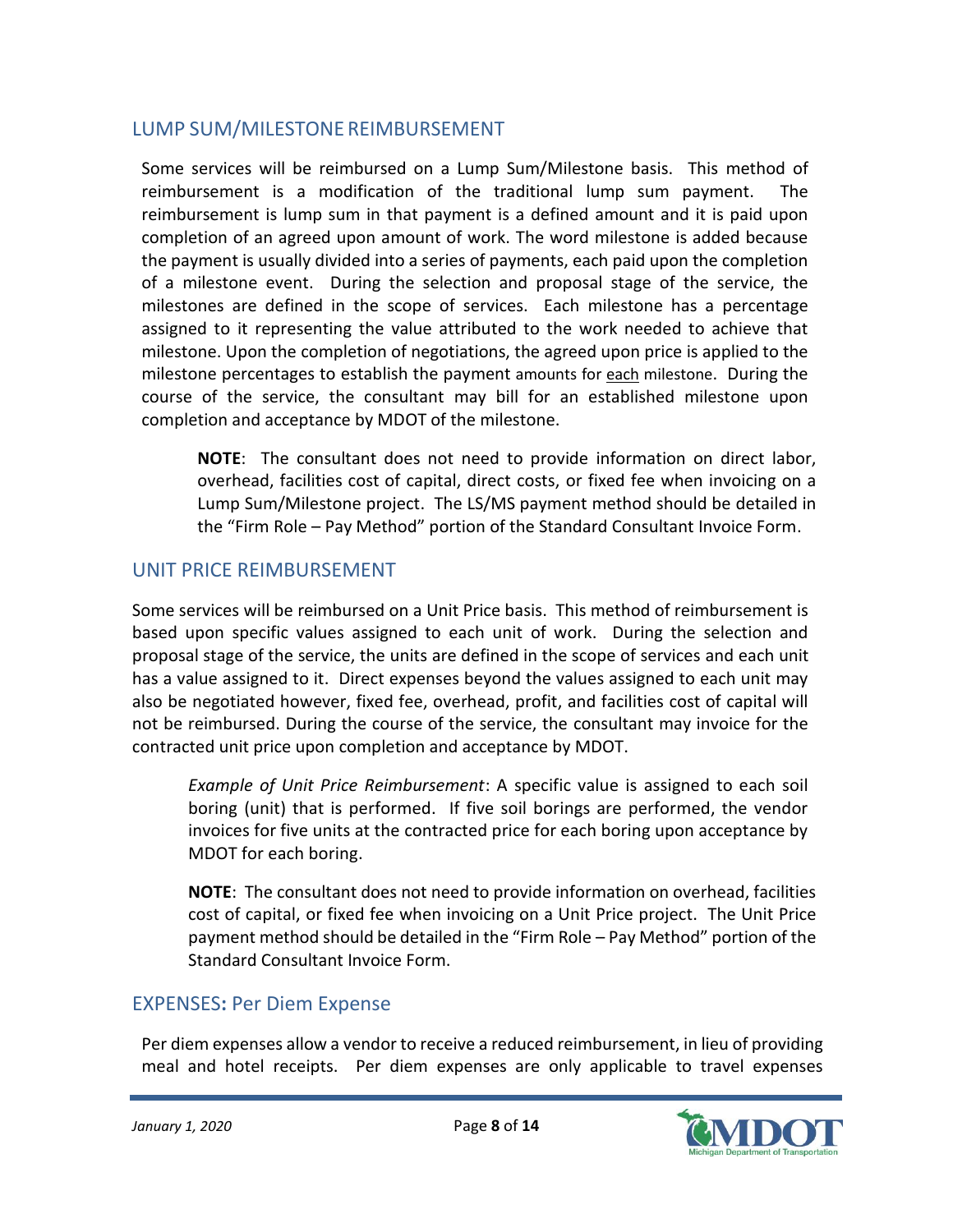associated with overnight (hotel) travel. Travel associated with day (non-overnight) trips must utilize actual costs. Receipts are not needed for per diem expenses. Per diem line items **must** be identified when the priced proposal for services is submitted to the MDOT Project Manager. These per diem line items must designate "(per diem)" on the specific line item within the priced proposal and may not exceed the maximum limits designated in the Department of Technology, Management & Budget, Vehicle and Travel Services [Schedule of Travel Rates for Classified and Unclassified Employees.](http://www.michigan.gov/dtmb/0,1607,7-150-9141_13132---,00.html) Only line items with this designation on the priced proposal will be reimbursed at the per diem rate during invoicing, as long as the invoice also designates "(per diem)". Without approval of "(per diem)" rates in the priced proposal, all other reimbursements will be reimbursed at actual cost, up to the maximum limits designated in the Department of Technology, Management [& Budget, Vehicle and Travel Services Schedule of Travel Rates for Classified and](http://www.michigan.gov/dtmb/0,1607,7-150-9141_13132---,00.html)  [Unclassified Employees.](http://www.michigan.gov/dtmb/0,1607,7-150-9141_13132---,00.html)

> **NOTE**: If meal per diem rates are utilized, lodging per diem rates must also be utilized. If lodging per diem rates are utilized, meal per diem rates must also be utilized.

> However, both per diem and non-per diem meal rates may be utilized on the same project. For example, if the project entails travel that requires overnight stays (i.e. field work associated with surveying) and non-overnight travel (i.e. attendance at meetings), per diem rates may be utilized for the overnight meals/lodging while individual meal rates must be used for the non-overnight meals.

## <span id="page-8-0"></span>EXPENSES**:** Other Direct Cost Detail

Other Direct Costs are costs independent of labor, overhead, facilities cost of capital, profit, and fixed fee. These costs may include, but not be limited to: mileage, printing, meals, vehicle rental, lodging, etc. and cannot already be included in the overhead rate. These costs do not include any subconsultant costs. All subconsultants must submit individual invoices for their services as well as the required supporting documentation. Tier I subconsultant invoices are submitted with the prime consultant's invoice. Tier 2 subconsultant invoices are submitted with the Tier 1 subconsultant invoices.

The following discussion relates to specific other direct costs and how they should be calculated/invoiced.

#### <span id="page-8-1"></span>**STANDARDIZED TRAVEL REGULATIONS**:

Standard travel regulations and rates are contained within the [Department of](http://www.michigan.gov/dtmb/0,1607,7-150-9141_13132---,00.html)  [Technology, Management & Budget, Vehicle and Travel Services Schedule of Travel Rates](http://www.michigan.gov/dtmb/0,1607,7-150-9141_13132---,00.html)  [for Classified and Unclassified Employees](http://www.michigan.gov/dtmb/0,1607,7-150-9141_13132---,00.html). Regulations related to all modes of travel

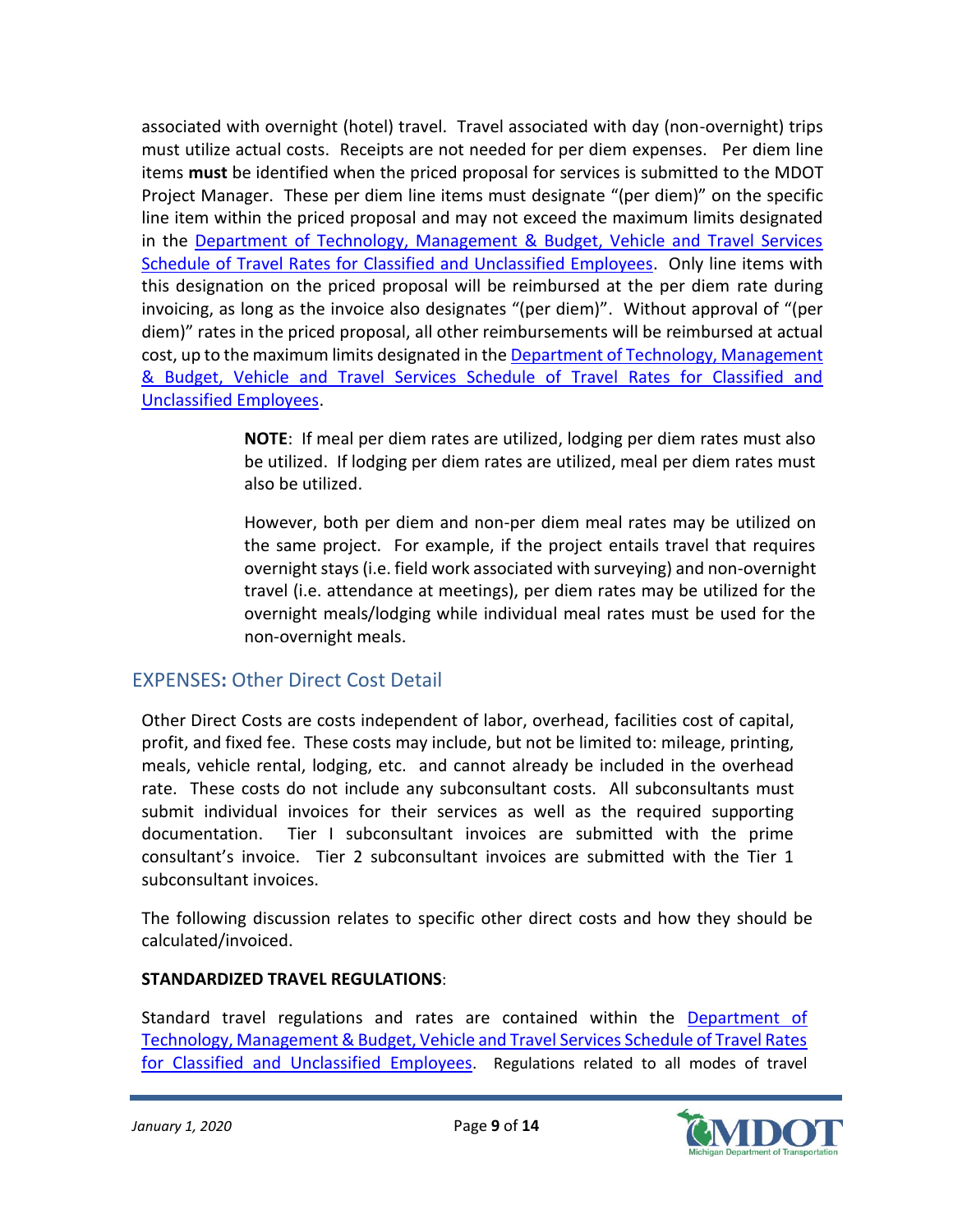including: air, rail, auto, ferry, etc. are covered within the "Standardized Travel Regulations" document contained within this website. In addition, standardized travel rates which provide the maximum travel rates that may be billed for items such as mileage, lodging, and meals are provided within the "Travel Rates and High Cost Cities" document contained within this website.

#### <span id="page-9-1"></span><span id="page-9-0"></span>**LEASED VEHICLE RESTRICTIONS**:

#### A . Hourly and Daily Rates

Hourly and daily rates that have been audited and approved by MDOT may be used for vehicle billing.

#### <span id="page-9-2"></span>B . Rentals / Short-term Leases

Rental and short-term lease contracts (shorter than 12 months) are typically used for short or flexible durations. The upper limit for vehicle rentals and shortterm leases is \$100/day. This cost does not include fuel which will be reimbursed separately.

#### <span id="page-9-3"></span>C . Long-term Leases

Long-term leases are agreements for a duration of longer than 12 months. Lease costs will vary by vehicle type as defined below:

| <b>Vehicle Type</b>                                        | Lease Rate $1,2$<br>(Upper Limit) |
|------------------------------------------------------------|-----------------------------------|
| <b>Standard Sedan</b>                                      | \$600                             |
| (Chevrolet Malibu, Ford Fusion or similar)                 |                                   |
| <b>Full Size Sedan</b>                                     | \$650                             |
| (Chevrolet Impala, Ford Taurus or similar)                 |                                   |
| Mini-van                                                   | \$780                             |
| (Dodge Caravan or similar)                                 |                                   |
| Small SUV                                                  | \$690                             |
| (Ford Escape or similar)                                   |                                   |
| Small Pick-up                                              | \$660                             |
| (Ford Ranger, Chevrolet Colorado, Dodge Dakota or similar) |                                   |
| 2WD Full Size Pick-up                                      | \$710                             |
| (Ford F-150, GMC Sierra, Dodge Ram or similar)             |                                   |
| 4WD Full Size Pick-up                                      | \$880                             |
| (Ford F-150, GMC Sierra, Dodge Ram or similar)             |                                   |

 $1 -$  Lease rates do not include fuel which will be reimbursed separately.

 $2$  – Lease rates do not include taxes, license, insurance and maintenance which will be reimbursed separately.

#### <span id="page-9-4"></span>**WHEN RECIEPTS ARE REQUIRED FOR OTHER DIRECT EXPENSES**:

As discussed under the ACTUAL COST PLUS FIXEDFEE [REIMBURSEMENT](#page-6-0) section of this document, all purchases charged to the service must have receipts for each expense line item charge (i.e. meals is one line item, printing is one line item, etc.) that is in excess of two-thousand, five

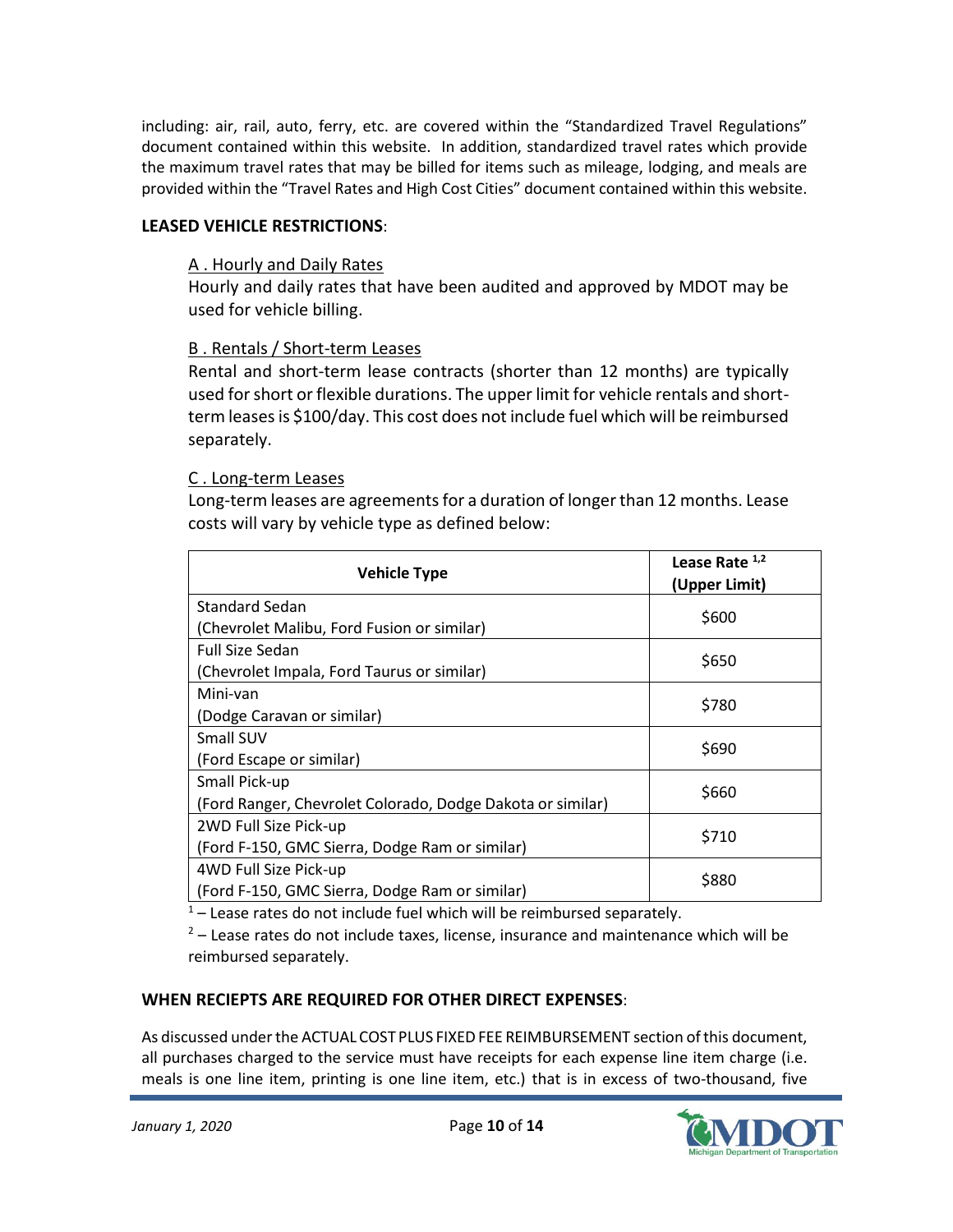hundred dollars (\$2,500). Receipts are not required for mileage expenses. For those line items that require receipts, scanned copies of original receipts detailing the direct expenses incurred during the billing period should be provided with the invoice. All receipts must detail the date the expense was incurred and what the expense was for.

EXCEPTIONS TO THE \$2,500 RECEIPT REQUIREMENT: Receipts are not required for mileage expenses regardless of the line item total. In addition, receipts are not required for per-diem expenses regardless of the line item total. See the [EXPENSES:](#page-7-2)  [Per Diem Expense](#page-7-2) section of this document for more information regarding perdiem expenses.

## <span id="page-10-0"></span>MDOT INVOICING CONTACT INFORMATION

- Cheryl Hill Payment Analyst 517 335-5722
- Robin DeBault Audit Analyst 517 335-1918
- Mary Lou Beecher Audit Analyst 517 335-5822

#### <span id="page-10-1"></span>INSTRUCTIONS FOR COMPLETING THE PAYMENT VOUCHER SUMMARY FORM

Invoicing instructions may be found at: [http://www.michigan.gov/mdot/0,4616,7-151-](http://www.michigan.gov/mdot/0,4616,7-151-9625_21540---,00.html) [9625\\_21540---,00.html](http://www.michigan.gov/mdot/0,4616,7-151-9625_21540---,00.html)

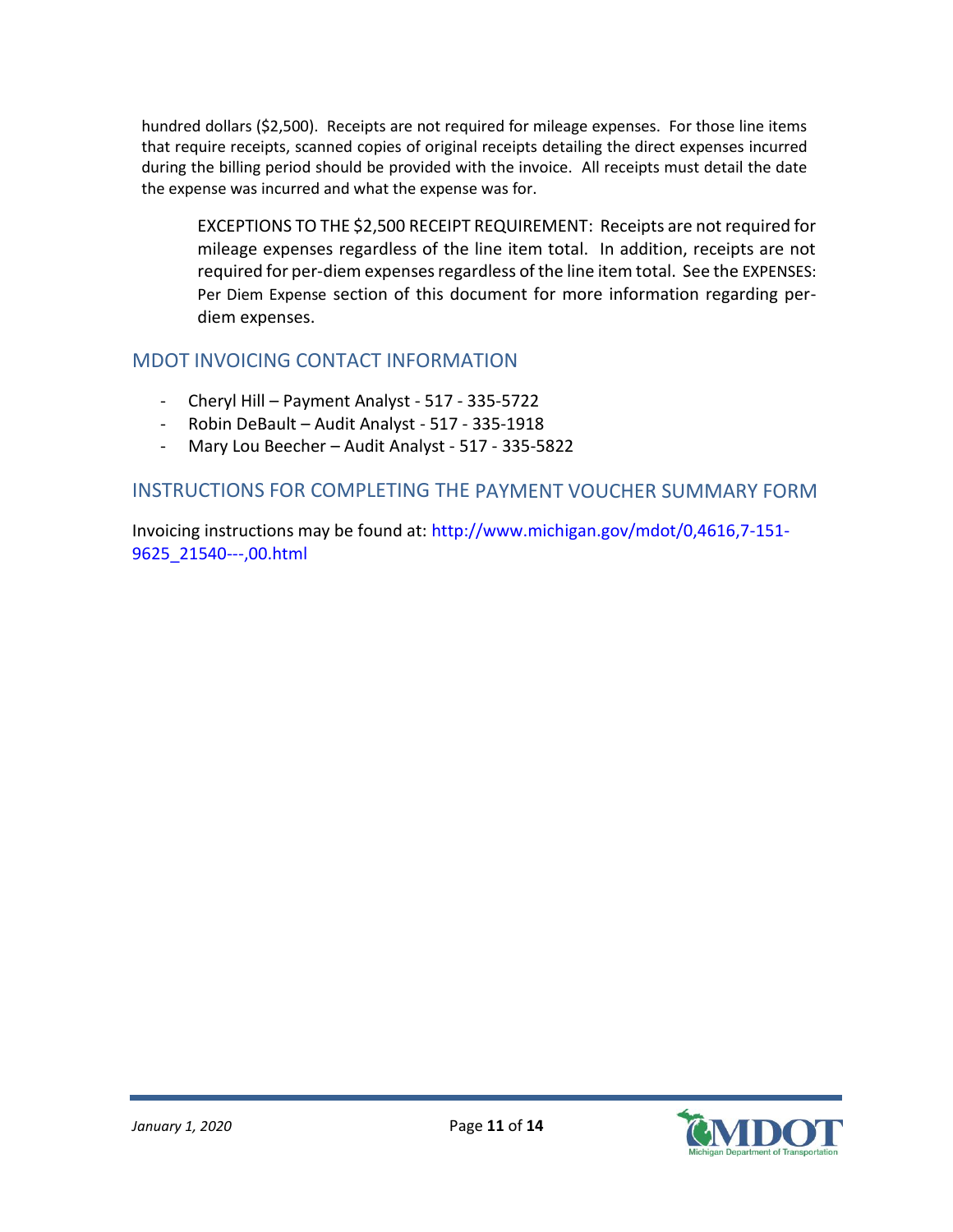## <span id="page-11-0"></span>**GLOSSARY OF TERMS**

**Actual Cost** - Most services are reimbursed on an actual cost basis. The full name as used within MDOT is "Actual Cost Plus Fixed Fee Not to Exceed". With this method of reimbursement, the consultant's costs are reimbursed as they occur, up to the maximum limit established in the contract. The fixed fee is paid at the same time.

**Agreement -** The terms "agreement" and "contract" are often used interchangeably. However, the Department defines "agreement" to be a document where there are no financial obligations. For the purposes of this instruction document, the term contract is preferred over agreement. Definitions are provided below.

**Amendment** - This name is an abbreviation of "Amendatory Contract". An amendment is a contract that modifies some portion of an existing contract. The first contract is usually called a "Prime" contract and subsequent contracts intended to alter that first contract are called "Amendatory Contracts" or amendments.

**Code of Federal Regulations (CFR)** - The Code of Federal Regulations is comprised of numerous volumes that contain the detailed rules and regulations to implement federal law. The various regulations are written and promulgated by the applicable federal agencies. The promulgation process includes reviews, comments and public hearings by affected organizations. The subjects covered by these regulations range from radio licensure and navigation to procurement. A complete set of these regulations can be found in the Michigan Law Library. The procurement portion of these regulations are often referred to as the FPRs for "Federal Procurement Regulations".

**Consultant** *[source: CFR Part 172.3(b) Definitions]* – The individual or firm providing engineering and design related services as a party to the contract.

**[Expanded MDOT definition of Consultant]** - As used in this document, the Consultant is the Engineer of Record and is fully responsible for work performed by any and all sub-consultants. *(Note: To be pre-qualified by MDOT, consultants must sign a statement that they meet the professional engineering registration requirements for Michigan.)*

**Contract -** A contract is written documentation of an agreement between two or more persons for the exchange of goods or services. The contract documents that are used between MDOT and other parties are prepared by MDOT and signed by both parties. The first part of one of these contracts contains the standard terms and conditions. This section of the contract is often called the boilerplate with the last page having the signatures of the parties to the contract. This part of the contract may be followed by attachments as further described in the definitions of the types of contracts

**Contract Number -** This is an eight digit numeric identifier usually shown as #### - ####. The first four digits represent the fiscal year the contract was initiated. The last four digits are a sequentially assigned number starting over with "0001" on the first day of each fiscal year.

**Contract Administrator (CA) -** A title given to the person responsible for contract operations within various portions of MDOT. The CA teams with the department's project manager to manage a consultant contract.

**Contract Modification** *[source: CFR Part 172.3(c) Definitions]* – An agreement modifying the existing contract, such as an agreement to accomplish work beyond the scope of the original contract.

**Contracting Agency** *[source: CFR Part 172.3(d) Definitions]* – The State highway agency or local governmental agencies which have responsibility for the procurement.

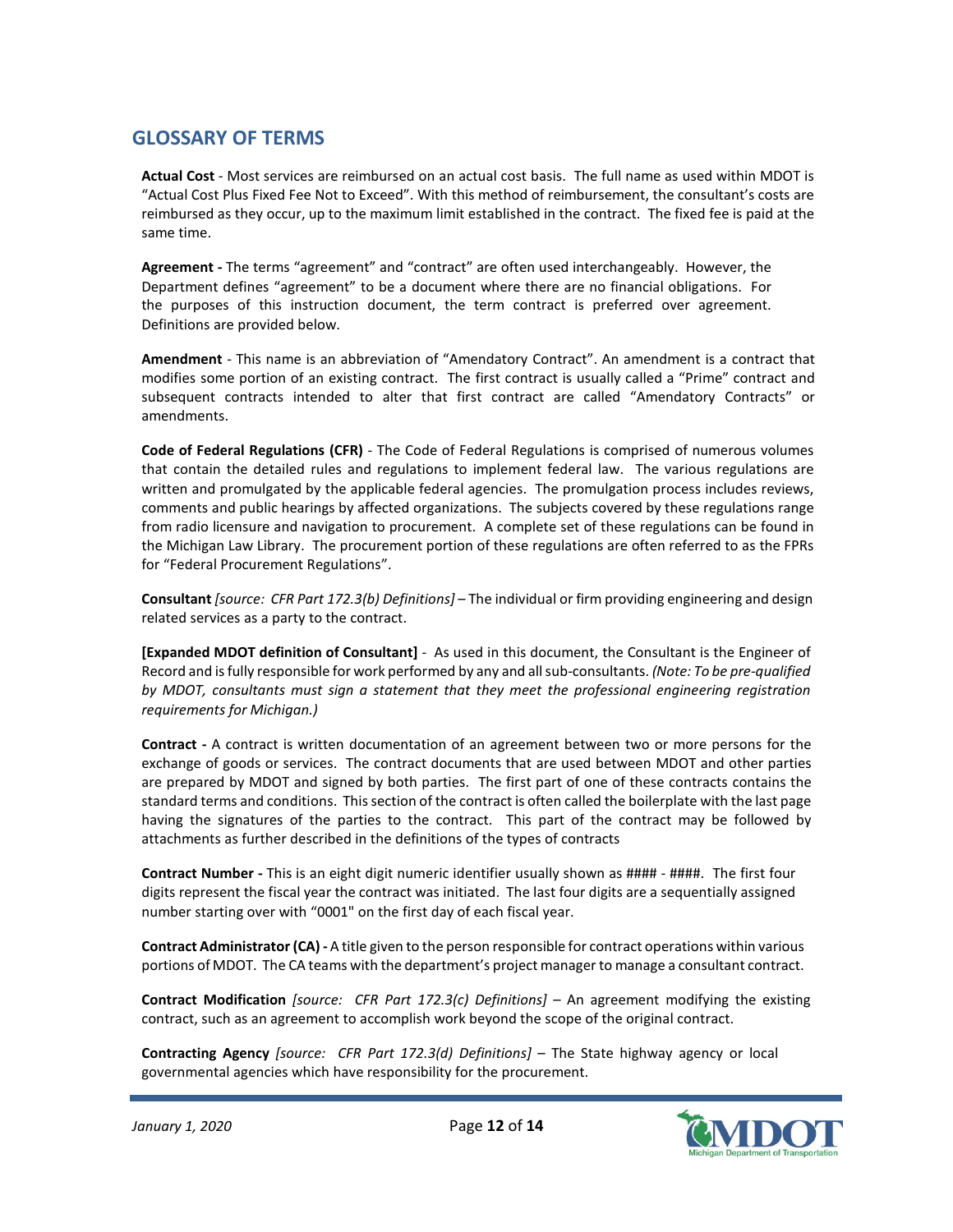**Project Description -** The project description is a brief description of the location of the project to be performed and type of work of the service. For the location, enter the highway, bridge, interchange etc and where appropriate, the beginning and end points of the work.

**Extra work** *[source: CFR Part 172.3(f) Definitions]* – Any services or actions required of the Consultant above and beyond the obligations of the original or modified contract.

**Fixed Fee** *[source: CFR Part 172.3(g) Definitions]* – A dollar amount established to cover the Consultant's profit and business expenses not allocable to overhead. The fixed fee also compensates the Consultant for the added risk due to scheduling or the complexity of the service. The maximum fixed fee will not exceed 11% of the total cost of labor plus overhead. Facilities Cost of Capital, other direct expenses, and subconsultant expenses are not included within the calculations for fixed fee.

**Federal Regulations** - Please see Code of Federal Regulations

**Federal Procurement Regulations (FPR) -** see Code of Federal Regulations

**Job Number** - An identifier of a funding source for a portion of a project or service. A job number is alpha numeric. The first six digits are numeric and the last digits are alpha. The alpha digits represent the phase of the project, for example, SCOP = scoping, ROW = real estate, OPS = operations, etc.

**Key People** - Any person whose experience or capabilities were included in a Consultant's proposal for the purpose of indicating their capabilities in accomplishing the tasks in the Scope of Services.

**Office of Commission Audits (OCA) -** This office is the audit and investigative arm of the State Transportation Commission. The "Commission Auditor" is the title of the person in charge of the OCA and this person reports directly to the State Transportation Commission.

**Overhead -**The term overhead is used to describe the accumulation of costs that are not directly charged to a project or contract. These are sometimes called "indirect costs" or "burden". The term overhead refers to a rate which is applied to direct labor charges to allocate these indirect charges. This rate must be verified by a governmental agency or public accounting firm accepted by the OCA. This accepted rate is often referred to as an "audited overhead rate".

**Percent (%) Complete -** This is an estimate of the percent of completion of the service as of the end of the billing period. On the Invoice and Job Number Summary Form (IJNS) you are asked to provide a percent

complete for the prime consultant, each of the sub-consultants, and an estimate of the percent complete of all the work assigned. This latter estimate is a combination, not a summary, of the percent complete by all of the firms on the project team. Although these percentages should have a correlation with the billings on the service, they must be an estimate of the completion of work and not the expenditure or balance of funds on the service.

**Prime Consultant** - The person or consultant that has an executed contract with MDOT.

**Project -**The description of the work, including location, that will be performed for the Department. The consultant may be hired to perform one or multiple services for the Department as they relate to the work. See **Service**.

**Regular Contract** - These contracts are stand-alone contracts that relate to a single project performed for the Department. The contract documentsfor a Regular contract include the Scope of Services, the schedule, the Consultant's work plan, and the Consultant's priced proposal.